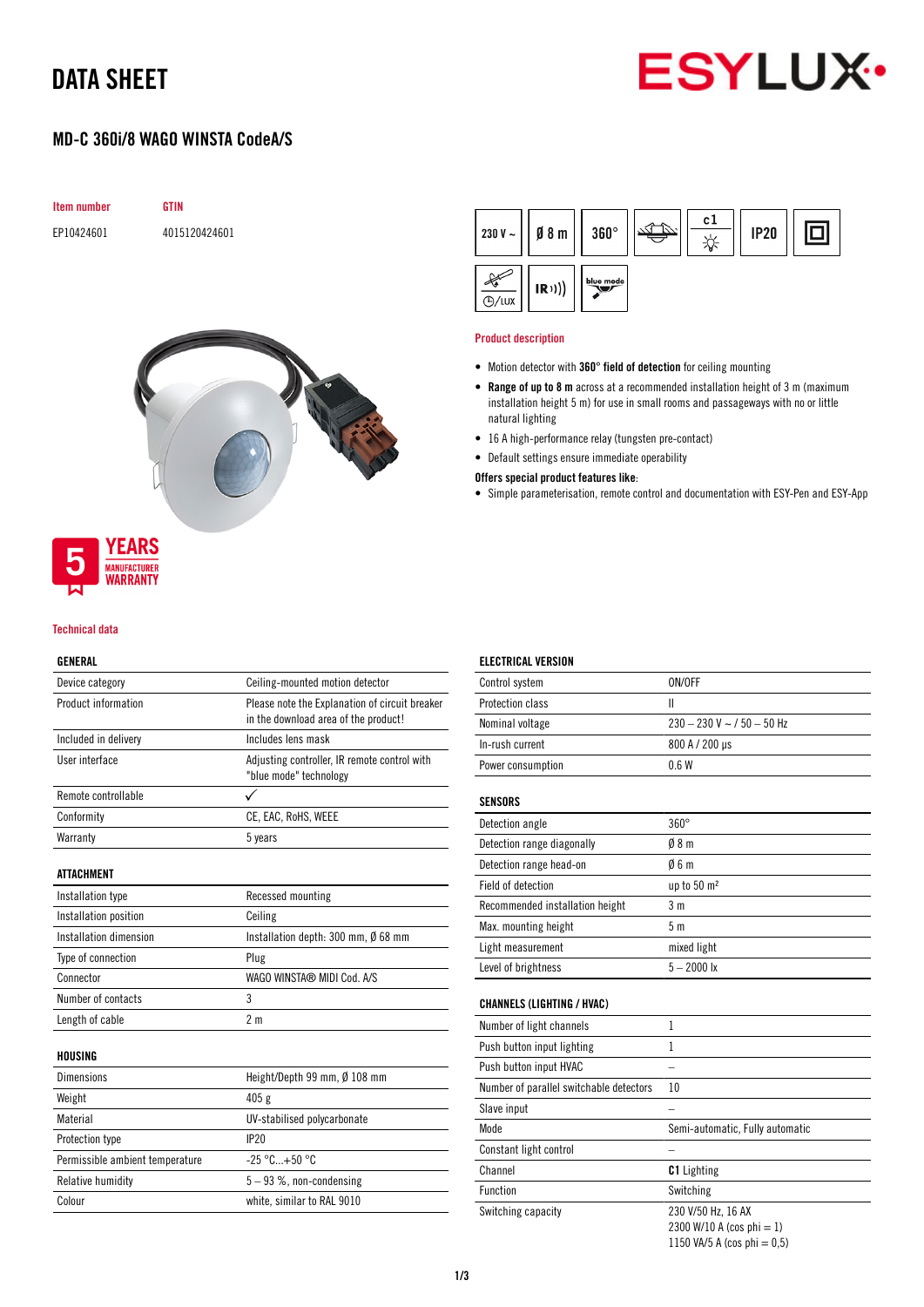# DATA SHEET

# MD-C 360i/8 WAGO WINSTA CodeA/S



| EP10424601<br>4015120424601<br>600 W LED<br>Impulse mode<br>$\checkmark$<br>Switch contact<br>make contact / non-floating<br>Switch-off delay time<br>60 s30 min (adjustable in steps)<br>✓<br>Push button input<br><b>Factory settings</b><br>GENERAL<br>Operating mode<br>fully automatic<br>Level of brightness/switching threshold<br>100 lx<br>100 %<br>Sensitivity<br>Switch-off delay time<br>5 min<br><b>CHANNELS (LIGHTING / HVAC)</b><br><b>C1</b> Lighting<br>Channel<br><b>Accessories</b><br><b>GTIN</b><br><b>Product designation</b><br>Item number<br><b>Product description</b><br>Cover<br><b>COMPACT COVER SET 8 SR</b><br>EP10425936<br>Cover set for COMPACT series, 8 m, consists of cover and design ring, stainless steel appearance,<br>similar to RAL 9006<br>COMPACT COVER SET 8 BK<br>EP00007521<br>Cover set for COMPACT series, 8 m, consists of cover and design ring, black<br><b>Protection</b><br><b>BASKET GUARD ROUND SMALL</b><br>EM10425615<br>Basket guard for presence and motion detectors and smoke detectors, Ø 165 mm, height 70 mm<br>EM10425608<br><b>BASKET GUARD ROUND LARGE</b><br>Basket guard for presence and motion detectors and smoke detectors, $\emptyset$ 180 mm, height 90 mm<br><b>Remote control</b><br>ESY-Pen<br>EP10425356<br>ESY-Pen and ESY-App, two tools for every task: (1) Parameterisation, (2) remote control, (3) light<br>measurement, (4) project management<br>REMOTE CONTROL MDi/PDi<br>EM10425509<br>IR remote control for presence detectors and motion detectors<br><b>Field of detections</b><br><b>Detection range</b><br><b>Dimension drawing</b> | Item number | <b>GTIN</b> |  |  |  |               |
|--------------------------------------------------------------------------------------------------------------------------------------------------------------------------------------------------------------------------------------------------------------------------------------------------------------------------------------------------------------------------------------------------------------------------------------------------------------------------------------------------------------------------------------------------------------------------------------------------------------------------------------------------------------------------------------------------------------------------------------------------------------------------------------------------------------------------------------------------------------------------------------------------------------------------------------------------------------------------------------------------------------------------------------------------------------------------------------------------------------------------------------------------------------------------------------------------------------------------------------------------------------------------------------------------------------------------------------------------------------------------------------------------------------------------------------------------------------------------------------------------------------------------------------------------------------------------------------------------------------------------------------|-------------|-------------|--|--|--|---------------|
|                                                                                                                                                                                                                                                                                                                                                                                                                                                                                                                                                                                                                                                                                                                                                                                                                                                                                                                                                                                                                                                                                                                                                                                                                                                                                                                                                                                                                                                                                                                                                                                                                                      |             |             |  |  |  |               |
|                                                                                                                                                                                                                                                                                                                                                                                                                                                                                                                                                                                                                                                                                                                                                                                                                                                                                                                                                                                                                                                                                                                                                                                                                                                                                                                                                                                                                                                                                                                                                                                                                                      |             |             |  |  |  |               |
|                                                                                                                                                                                                                                                                                                                                                                                                                                                                                                                                                                                                                                                                                                                                                                                                                                                                                                                                                                                                                                                                                                                                                                                                                                                                                                                                                                                                                                                                                                                                                                                                                                      |             |             |  |  |  |               |
|                                                                                                                                                                                                                                                                                                                                                                                                                                                                                                                                                                                                                                                                                                                                                                                                                                                                                                                                                                                                                                                                                                                                                                                                                                                                                                                                                                                                                                                                                                                                                                                                                                      |             |             |  |  |  |               |
|                                                                                                                                                                                                                                                                                                                                                                                                                                                                                                                                                                                                                                                                                                                                                                                                                                                                                                                                                                                                                                                                                                                                                                                                                                                                                                                                                                                                                                                                                                                                                                                                                                      |             |             |  |  |  |               |
|                                                                                                                                                                                                                                                                                                                                                                                                                                                                                                                                                                                                                                                                                                                                                                                                                                                                                                                                                                                                                                                                                                                                                                                                                                                                                                                                                                                                                                                                                                                                                                                                                                      |             |             |  |  |  |               |
|                                                                                                                                                                                                                                                                                                                                                                                                                                                                                                                                                                                                                                                                                                                                                                                                                                                                                                                                                                                                                                                                                                                                                                                                                                                                                                                                                                                                                                                                                                                                                                                                                                      |             |             |  |  |  |               |
|                                                                                                                                                                                                                                                                                                                                                                                                                                                                                                                                                                                                                                                                                                                                                                                                                                                                                                                                                                                                                                                                                                                                                                                                                                                                                                                                                                                                                                                                                                                                                                                                                                      |             |             |  |  |  |               |
|                                                                                                                                                                                                                                                                                                                                                                                                                                                                                                                                                                                                                                                                                                                                                                                                                                                                                                                                                                                                                                                                                                                                                                                                                                                                                                                                                                                                                                                                                                                                                                                                                                      |             |             |  |  |  |               |
|                                                                                                                                                                                                                                                                                                                                                                                                                                                                                                                                                                                                                                                                                                                                                                                                                                                                                                                                                                                                                                                                                                                                                                                                                                                                                                                                                                                                                                                                                                                                                                                                                                      |             |             |  |  |  |               |
|                                                                                                                                                                                                                                                                                                                                                                                                                                                                                                                                                                                                                                                                                                                                                                                                                                                                                                                                                                                                                                                                                                                                                                                                                                                                                                                                                                                                                                                                                                                                                                                                                                      |             |             |  |  |  |               |
|                                                                                                                                                                                                                                                                                                                                                                                                                                                                                                                                                                                                                                                                                                                                                                                                                                                                                                                                                                                                                                                                                                                                                                                                                                                                                                                                                                                                                                                                                                                                                                                                                                      |             |             |  |  |  | 4015120425936 |
|                                                                                                                                                                                                                                                                                                                                                                                                                                                                                                                                                                                                                                                                                                                                                                                                                                                                                                                                                                                                                                                                                                                                                                                                                                                                                                                                                                                                                                                                                                                                                                                                                                      |             |             |  |  |  | 4015120007521 |
|                                                                                                                                                                                                                                                                                                                                                                                                                                                                                                                                                                                                                                                                                                                                                                                                                                                                                                                                                                                                                                                                                                                                                                                                                                                                                                                                                                                                                                                                                                                                                                                                                                      |             |             |  |  |  |               |
|                                                                                                                                                                                                                                                                                                                                                                                                                                                                                                                                                                                                                                                                                                                                                                                                                                                                                                                                                                                                                                                                                                                                                                                                                                                                                                                                                                                                                                                                                                                                                                                                                                      |             |             |  |  |  | 4015120425615 |
|                                                                                                                                                                                                                                                                                                                                                                                                                                                                                                                                                                                                                                                                                                                                                                                                                                                                                                                                                                                                                                                                                                                                                                                                                                                                                                                                                                                                                                                                                                                                                                                                                                      |             |             |  |  |  | 4015120425608 |
|                                                                                                                                                                                                                                                                                                                                                                                                                                                                                                                                                                                                                                                                                                                                                                                                                                                                                                                                                                                                                                                                                                                                                                                                                                                                                                                                                                                                                                                                                                                                                                                                                                      |             |             |  |  |  |               |
|                                                                                                                                                                                                                                                                                                                                                                                                                                                                                                                                                                                                                                                                                                                                                                                                                                                                                                                                                                                                                                                                                                                                                                                                                                                                                                                                                                                                                                                                                                                                                                                                                                      |             |             |  |  |  | 4015120425356 |
|                                                                                                                                                                                                                                                                                                                                                                                                                                                                                                                                                                                                                                                                                                                                                                                                                                                                                                                                                                                                                                                                                                                                                                                                                                                                                                                                                                                                                                                                                                                                                                                                                                      |             |             |  |  |  | 4015120425509 |
|                                                                                                                                                                                                                                                                                                                                                                                                                                                                                                                                                                                                                                                                                                                                                                                                                                                                                                                                                                                                                                                                                                                                                                                                                                                                                                                                                                                                                                                                                                                                                                                                                                      |             |             |  |  |  |               |
|                                                                                                                                                                                                                                                                                                                                                                                                                                                                                                                                                                                                                                                                                                                                                                                                                                                                                                                                                                                                                                                                                                                                                                                                                                                                                                                                                                                                                                                                                                                                                                                                                                      |             |             |  |  |  |               |

| 2 <sub>m</sub><br>Plug brown / black <sub>国</sub>                                                                 |                                                                           | Diagonally (A)             | Ø8m             |
|-------------------------------------------------------------------------------------------------------------------|---------------------------------------------------------------------------|----------------------------|-----------------|
| $\emptyset$ 108 mm<br>$063$ mm<br>$\mathop{\mathbb{E}}$<br>$\overline{\phantom{0}}$<br>$\circ$<br>$rac{1}{38}$ mm | $\bullet$<br>Y.<br>$360^\circ$<br><b><i>Procession of The Company</i></b> | $\blacksquare$ Frontal (B) | $\emptyset$ 6 m |